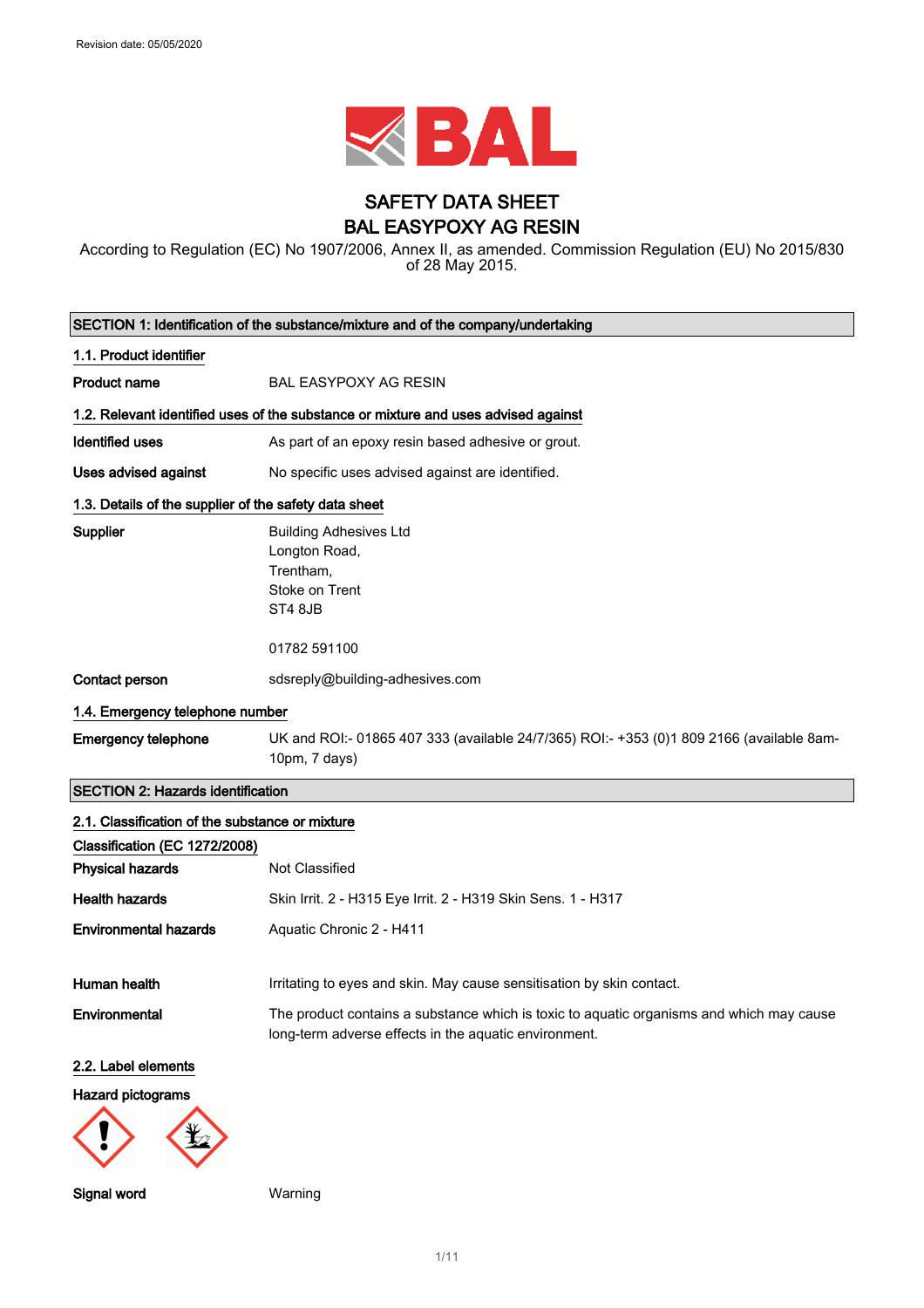| <b>Hazard statements</b>          | H315 Causes skin irritation.<br>H317 May cause an allergic skin reaction.<br>H319 Causes serious eye irritation.<br>H411 Toxic to aguatic life with long lasting effects.                                                                                                                                                                                                                                                                     |
|-----------------------------------|-----------------------------------------------------------------------------------------------------------------------------------------------------------------------------------------------------------------------------------------------------------------------------------------------------------------------------------------------------------------------------------------------------------------------------------------------|
| <b>Precautionary statements</b>   | P102 Keep out of reach of children.<br>P273 Avoid release to the environment.<br>P280 Wear protective gloves/ protective clothing/ eye protection/ face protection.<br>P305+P351+P338 IF IN EYES: Rinse cautiously with water for several minutes. Remove<br>contact lenses, if present and easy to do. Continue rinsing.<br>P501 Dispose of contents/ container in accordance with local regulations.<br>P102 Keep out of reach of children. |
| Supplemental label<br>information | EUH205 Contains epoxy constituents. May produce an allergic reaction.                                                                                                                                                                                                                                                                                                                                                                         |
| Contains                          | EPOXY RESIN (Number average MW <= 700), BISPHENOL F EPICHLOROHYDRIN RESIN,<br>OXIRANE, MONO [(C12-14- ALKYLOXY)METHYL] DERIVS                                                                                                                                                                                                                                                                                                                 |

┑

2.3. Other hazards

SECTION 3: Composition/information on ingredients

# 3.2. Mixtures

| EPOXY RESIN (Number average MW <= 700)                                                                           |                      | 10-30% |
|------------------------------------------------------------------------------------------------------------------|----------------------|--------|
| CAS number: 25068-38-6                                                                                           | EC number: 500-033-5 |        |
| Classification<br>Skin Irrit. 2 - H315<br>Eye Irrit. 2 - H319<br>Skin Sens. 1 - H317<br>Aquatic Chronic 2 - H411 |                      |        |
| <b>BISPHENOL F EPICHLOROHYDRIN RESIN</b>                                                                         |                      | 5-10%  |
| CAS number: 28064-14-4                                                                                           |                      |        |
| Classification<br>Skin Irrit. 2 - H315<br>Skin Sens. 1 - H317<br>Aquatic Chronic 2 - H411                        |                      |        |
| OXIRANE, MONO [(C12-14- ALKYLOXY)METHYL] DERIVS<br>CAS number: 68609-97-2                                        |                      | 5-10%  |
| Classification<br>Skin Irrit. 2 - H315<br>Skin Sens. 1 - H317                                                    |                      |        |
| 4-NONYLPHENOL, BRANCHED, ETHOXYLATED<br>CAS number: 127087-87-0                                                  |                      | 1%     |

Classification

Aquatic Chronic 3 - H412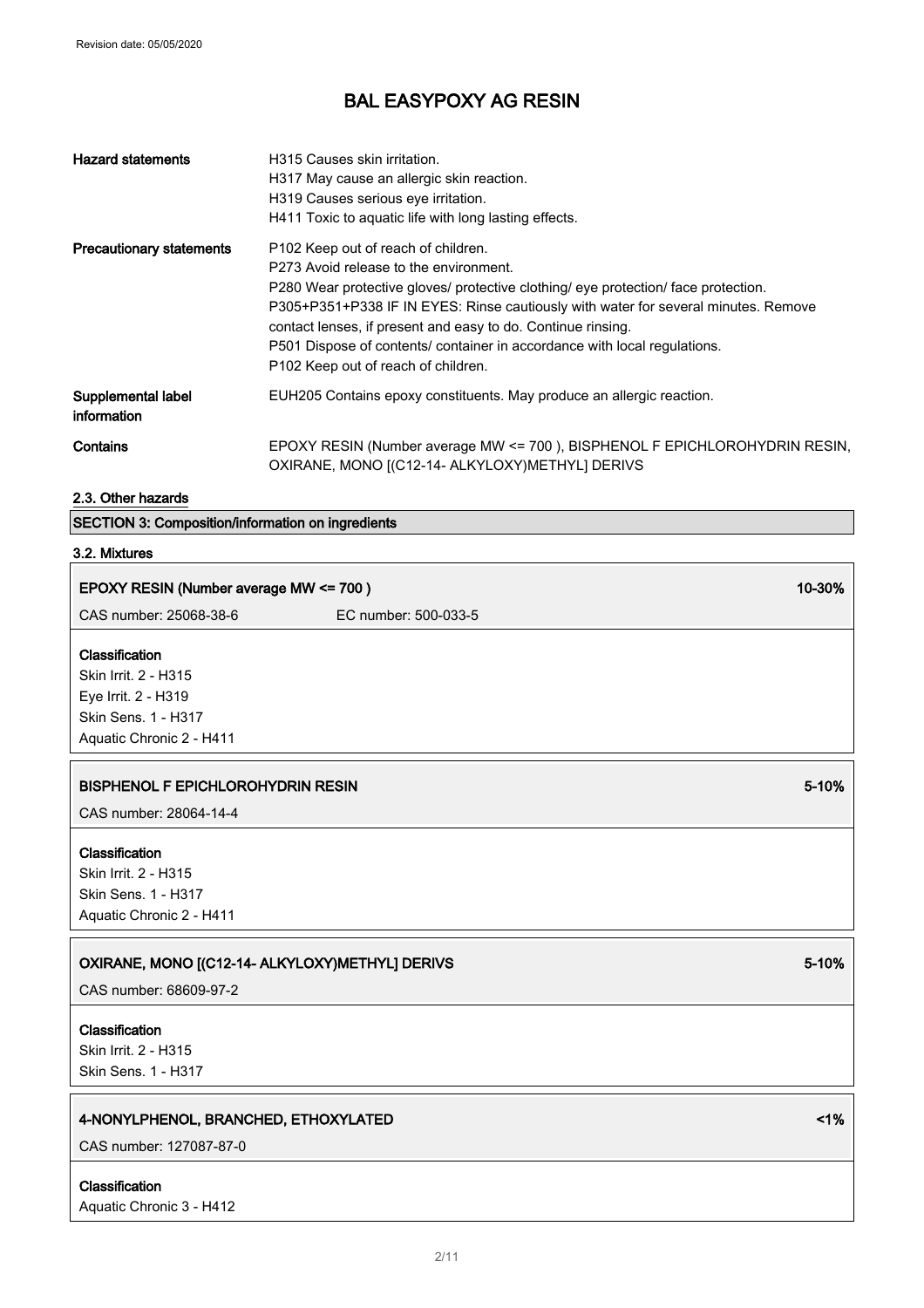The full text for all hazard statements is displayed in Section 16.

# SECTION 4: First aid measures

| 4.1. Description of first aid measures                     |                                                                                                                                                                                     |  |
|------------------------------------------------------------|-------------------------------------------------------------------------------------------------------------------------------------------------------------------------------------|--|
| Inhalation                                                 | Move affected person to fresh air at once. Rinse nose and mouth with water. Get medical<br>attention if any discomfort continues.                                                   |  |
| Ingestion                                                  | Never give anything by mouth to an unconscious person. Do not induce vomiting. Rinse<br>mouth thoroughly with water. Get medical attention if any discomfort continues.             |  |
| <b>Skin contact</b>                                        | Remove affected person from source of contamination. Remove contaminated clothing. Wash<br>skin thoroughly with soap and water. Get medical attention if any discomfort continues.  |  |
| Eye contact                                                | Remove affected person from source of contamination. Remove any contact lenses and open<br>eyelids wide apart. Continue to rinse for at least 15 minutes and get medical attention. |  |
|                                                            | 4.2. Most important symptoms and effects, both acute and delayed                                                                                                                    |  |
| <b>General information</b>                                 | No further information available.                                                                                                                                                   |  |
| Inhalation                                                 | This product is strongly irritating.                                                                                                                                                |  |
| Ingestion                                                  | Nausea, vomiting.                                                                                                                                                                   |  |
| <b>Skin contact</b>                                        | The product contains a sensitising substance.                                                                                                                                       |  |
| Eye contact                                                | Irritating and may cause redness and pain.                                                                                                                                          |  |
|                                                            | 4.3. Indication of any immediate medical attention and special treatment needed                                                                                                     |  |
| Notes for the doctor                                       | No specific recommendations. If in doubt, get medical attention promptly.                                                                                                           |  |
| <b>SECTION 5: Firefighting measures</b>                    |                                                                                                                                                                                     |  |
| 5.1. Extinguishing media                                   |                                                                                                                                                                                     |  |
| Suitable extinguishing media                               | The product is not flammable. Use fire-extinguishing media suitable for the surrounding fire.                                                                                       |  |
| Unsuitable extinguishing<br>media                          | Do not use water jet as an extinguisher, as this will spread the fire.                                                                                                              |  |
| 5.2. Special hazards arising from the substance or mixture |                                                                                                                                                                                     |  |
| Specific hazards                                           | Thermal decomposition or combustion products may include the following substances: Toxic<br>gases or vapours.                                                                       |  |
| <b>Hazardous combustion</b><br>products                    | Does not decompose when used and stored as recommended.                                                                                                                             |  |
| 5.3. Advice for firefighters                               |                                                                                                                                                                                     |  |
| Protective actions during<br>firefighting                  | Fight fire from safe distance or protected location.                                                                                                                                |  |
| Special protective equipment<br>for firefighters           | Wear positive-pressure self-contained breathing apparatus (SCBA) and appropriate protective<br>clothing.                                                                            |  |
| <b>SECTION 6: Accidental release measures</b>              |                                                                                                                                                                                     |  |
|                                                            |                                                                                                                                                                                     |  |

## 6.1. Personal precautions, protective equipment and emergency procedures

Personal precautions Wear protective clothing as described in Section 8 of this safety data sheet.

### 6.2. Environmental precautions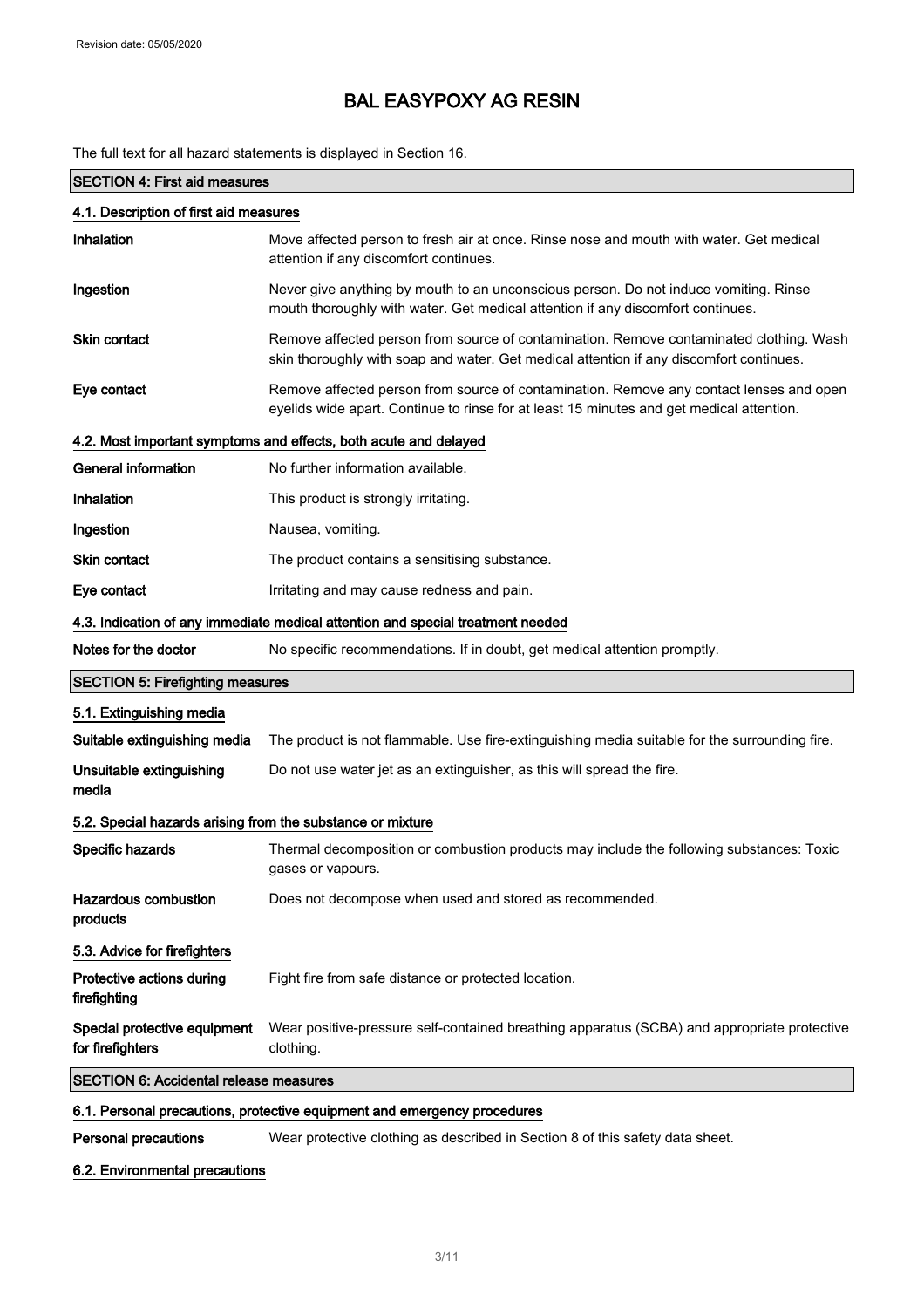### Environmental precautions Spillages or uncontrolled discharges into watercourses must be reported immediately to the Environmental Agency or other appropriate regulatory body. Avoid or minimise the creation of any environmental contamination.

#### 6.3. Methods and material for containment and cleaning up

Methods for cleaning up Stop leak if possible without risk. Absorb in vermiculite, dry sand or earth and place into containers. Flush contaminated area with plenty of water. Avoid the spillage or runoff entering drains, sewers or watercourses. Clean contaminated objects and areas thoroughly, observing environmental regulations.

#### 6.4. Reference to other sections

Reference to other sections Wear protective clothing as described in Section 8 of this safety data sheet.

| <b>SECTION 7: Handling and storage</b>           |                                                                                                                                                                                                                                                                                                                                                                                                                                                                                                                                                                                                                                                                                                                                                         |  |
|--------------------------------------------------|---------------------------------------------------------------------------------------------------------------------------------------------------------------------------------------------------------------------------------------------------------------------------------------------------------------------------------------------------------------------------------------------------------------------------------------------------------------------------------------------------------------------------------------------------------------------------------------------------------------------------------------------------------------------------------------------------------------------------------------------------------|--|
| 7.1. Precautions for safe handling               |                                                                                                                                                                                                                                                                                                                                                                                                                                                                                                                                                                                                                                                                                                                                                         |  |
| Usage precautions                                | Avoid spilling. Avoid contact with skin and eyes.                                                                                                                                                                                                                                                                                                                                                                                                                                                                                                                                                                                                                                                                                                       |  |
|                                                  | 7.2. Conditions for safe storage, including any incompatibilities                                                                                                                                                                                                                                                                                                                                                                                                                                                                                                                                                                                                                                                                                       |  |
| <b>Storage precautions</b>                       | Store in tightly-closed, original container in a dry, cool and well-ventilated place. Keep only in<br>the original container.                                                                                                                                                                                                                                                                                                                                                                                                                                                                                                                                                                                                                           |  |
| Storage class                                    | Chemical storage.                                                                                                                                                                                                                                                                                                                                                                                                                                                                                                                                                                                                                                                                                                                                       |  |
| 7.3. Specific end use(s)                         |                                                                                                                                                                                                                                                                                                                                                                                                                                                                                                                                                                                                                                                                                                                                                         |  |
| Specific end use(s)                              | The identified uses for this product are detailed in Section 1.2.                                                                                                                                                                                                                                                                                                                                                                                                                                                                                                                                                                                                                                                                                       |  |
| SECTION 8: Exposure controls/Personal protection |                                                                                                                                                                                                                                                                                                                                                                                                                                                                                                                                                                                                                                                                                                                                                         |  |
| 8.1. Control parameters                          |                                                                                                                                                                                                                                                                                                                                                                                                                                                                                                                                                                                                                                                                                                                                                         |  |
| Ingredient comments                              | WEL = Workplace Exposure Limits                                                                                                                                                                                                                                                                                                                                                                                                                                                                                                                                                                                                                                                                                                                         |  |
|                                                  | EPOXY RESIN (Number average MW <= 700) (CAS: 25068-38-6)                                                                                                                                                                                                                                                                                                                                                                                                                                                                                                                                                                                                                                                                                                |  |
| <b>DNEL</b>                                      | Professional - Dermal; Short term systemic effects: 8.3 mg/kg/day<br>Professional - Inhalation; Short term systemic effects: 12.3 mg/m <sup>3</sup><br>Professional - Dermal; Long term systemic effects: 8.3 mg/kg/day<br>Professional - Inhalation; Long term systemic effects: 12.3 mg/m <sup>3</sup><br>Consumer - Dermal; Short term systemic effects: 3.6 mg/kg/day<br>Consumer - Inhalation; Short term systemic effects: 0.75 mg/m <sup>3</sup><br>Consumer - Oral; Short term systemic effects: 0.75 mg/kg/day<br>Consumer - Dermal; Long term systemic effects: 3.6 mg/kg/day<br>General population - Inhalation; Long term systemic effects: 0.75 mg/m <sup>3</sup><br>General population - Oral; Long term systemic effects: 0.75 mg/kg/day |  |
| <b>PNEC</b>                                      | Fresh water; 0.003 mg/l<br>marine water; 0.0003 mg/l                                                                                                                                                                                                                                                                                                                                                                                                                                                                                                                                                                                                                                                                                                    |  |
|                                                  | BISPHENOL F EPICHLOROHYDRIN RESIN (CAS: 28064-14-4)                                                                                                                                                                                                                                                                                                                                                                                                                                                                                                                                                                                                                                                                                                     |  |
| <b>DNEL</b>                                      | Workers - Dermal; Short term : 29.39 mg/m <sup>3</sup><br>Workers - Dermal; Short term : 104.15 mg/kg/day                                                                                                                                                                                                                                                                                                                                                                                                                                                                                                                                                                                                                                               |  |
| <b>PNEC</b>                                      | Fresh water; 0.003 mg/l<br>marine water; 0.0003 mg/l                                                                                                                                                                                                                                                                                                                                                                                                                                                                                                                                                                                                                                                                                                    |  |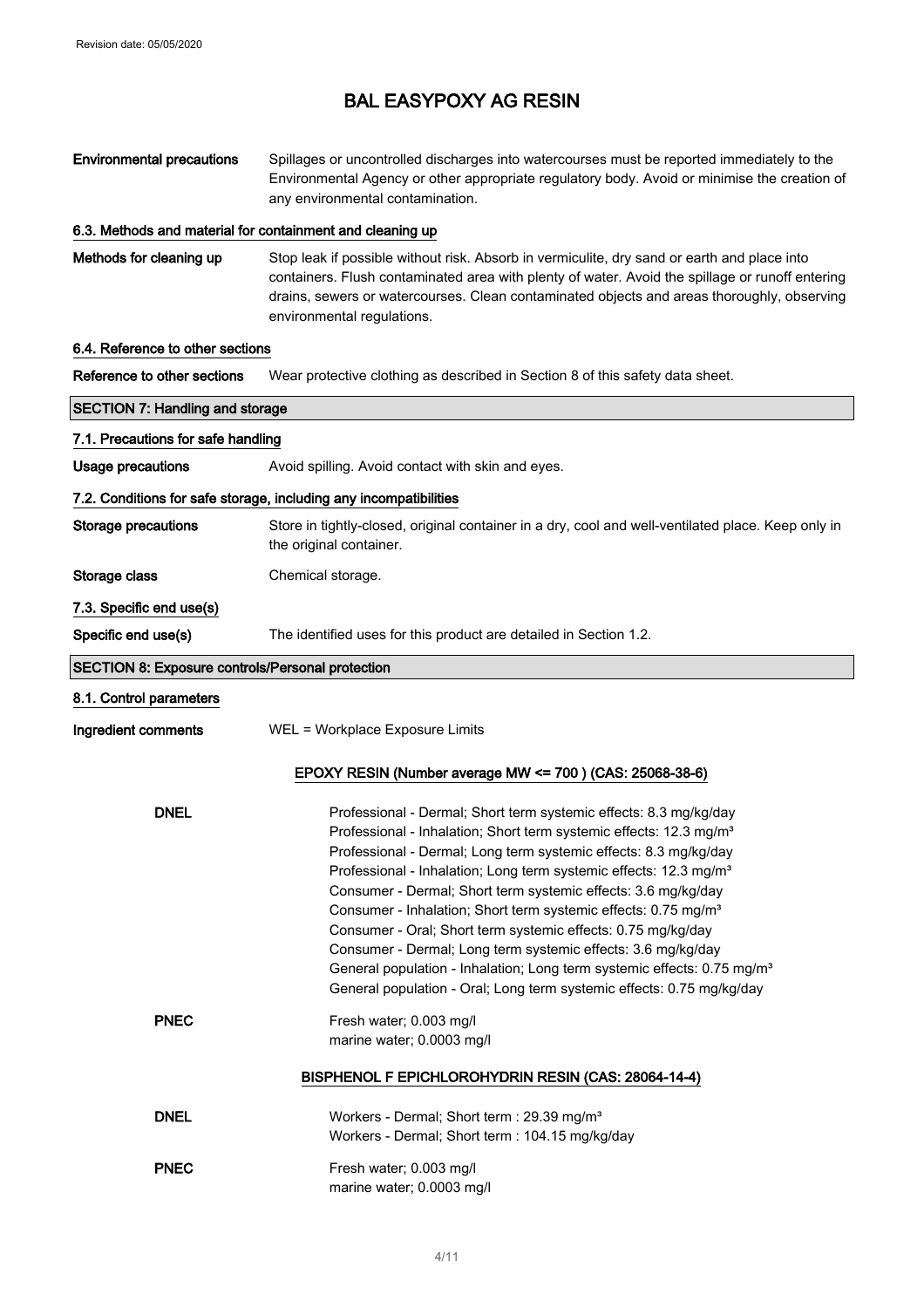## OXIRANE, MONO [(C12-14- ALKYLOXY)METHYL] DERIVS (CAS: 68609-97-2)

| <b>DNEL</b>                         | Workers - Dermal; Short term : 3.9 mg/kg/day<br>Workers - Inhalation; Short term : 13.8 mg/m <sup>3</sup>                                                                                                                                                                                             |  |
|-------------------------------------|-------------------------------------------------------------------------------------------------------------------------------------------------------------------------------------------------------------------------------------------------------------------------------------------------------|--|
| <b>PNEC</b>                         | Fresh water; 0.0072 mg/l<br>marine water; 0.00072 mg/l                                                                                                                                                                                                                                                |  |
| 8.2. Exposure controls              |                                                                                                                                                                                                                                                                                                       |  |
| Protective equipment                |                                                                                                                                                                                                                                                                                                       |  |
| Appropriate engineering<br>controls | Provide adequate ventilation. Avoid inhalation of vapours. Observe any occupational<br>exposure limits for the product or ingredients.                                                                                                                                                                |  |
| Eye/face protection                 | Wear chemical splash goggles.                                                                                                                                                                                                                                                                         |  |
| Hand protection                     | It is recommended that gloves are made of the following material: Nitrile rubber. Polyvinyl<br>alcohol (PVA). Viton rubber (fluoro rubber). Thickness: ≥ 0.1 mm The selected gloves should<br>have a breakthrough time of at least 8 hours.                                                           |  |
| Other skin and body<br>protection   | Wear appropriate clothing to prevent any possibility of skin contact.                                                                                                                                                                                                                                 |  |
| <b>Hygiene measures</b>             | Provide eyewash station. Do not smoke in work area. Wash at the end of each work shift and<br>before eating, smoking and using the toilet. Promptly remove any clothing that becomes<br>contaminated. Use appropriate skin cream to prevent drying of skin. When using do not eat,<br>drink or smoke. |  |
| <b>Respiratory protection</b>       | If ventilation is inadequate, suitable respiratory protection must be worn. It is recommended to<br>use respiratory equipment with combination filter, type A2/P2.                                                                                                                                    |  |

# SECTION 9: Physical and chemical properties

| 9.1. Information on basic physical and chemical properties |                                 |  |
|------------------------------------------------------------|---------------------------------|--|
| Appearance                                                 | Coloured paste.                 |  |
| Colour                                                     | Various colours.                |  |
| Odour                                                      | Characteristic.                 |  |
| рH                                                         | pH (concentrated solution): 8-9 |  |
| Initial boiling point and range                            | $200^{\circ}$ C                 |  |
| Flash point                                                | $>100^{\circ}$ C                |  |
| <b>Relative density</b>                                    | ~1.3                            |  |
| Solubility(ies)                                            | Forms an emulsion with water.   |  |
| Auto-ignition temperature                                  | $>350^{\circ}$ C                |  |
| 9.2. Other information                                     |                                 |  |
| Other information                                          | No information required.        |  |
| <b>SECTION 10: Stability and reactivity</b>                |                                 |  |
| $40.4$ Decation                                            |                                 |  |

#### 10.1. Reactivity

Reactivity There are no known reactivity hazards associated with this product.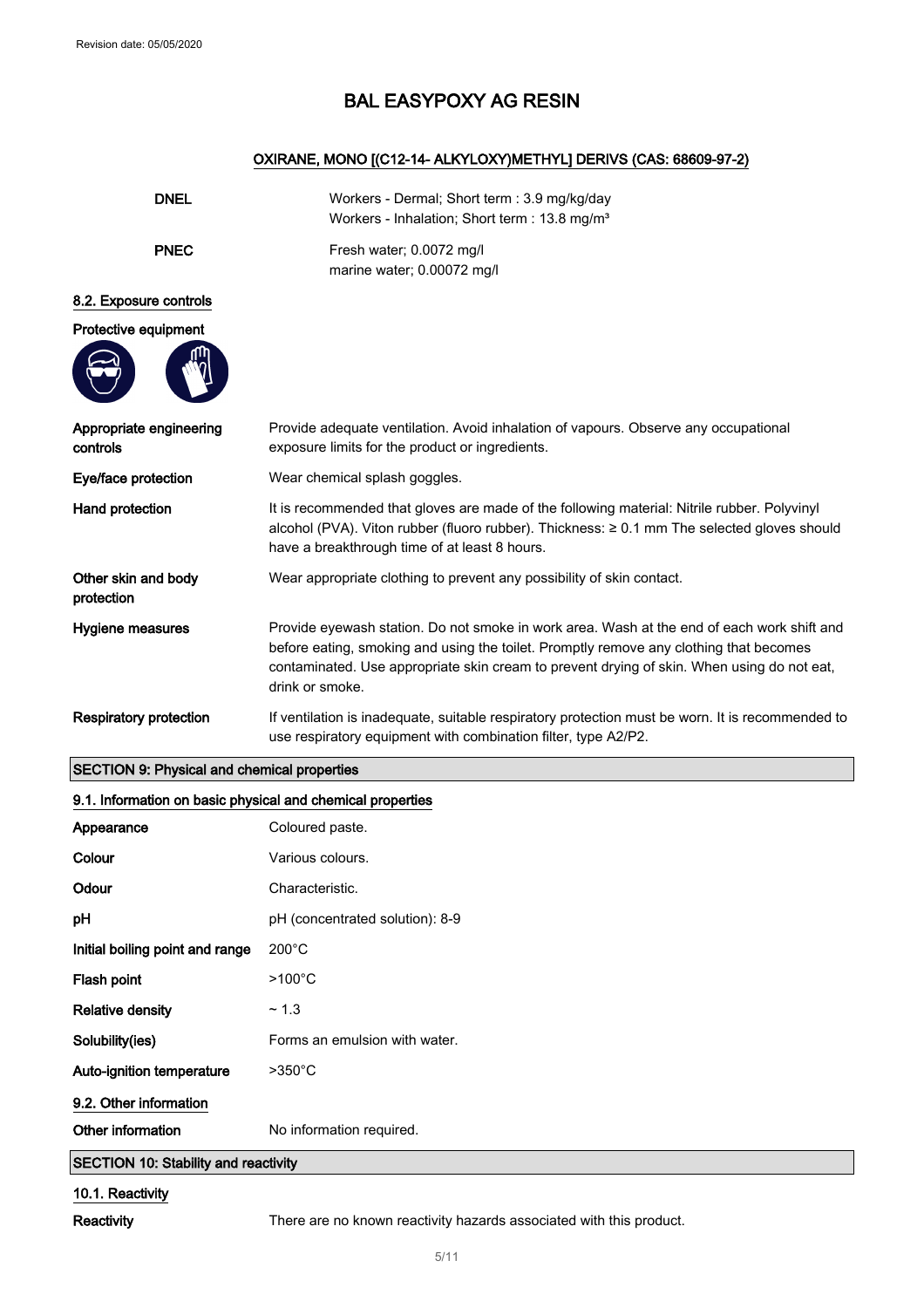# 10.2. Chemical stability

| <b>Stability</b>                             | Stable at normal ambient temperatures.                                                                                                                                                            |
|----------------------------------------------|---------------------------------------------------------------------------------------------------------------------------------------------------------------------------------------------------|
| 10.3. Possibility of hazardous reactions     |                                                                                                                                                                                                   |
| Possibility of hazardous<br>reactions        | Not determined.                                                                                                                                                                                   |
| 10.4. Conditions to avoid                    |                                                                                                                                                                                                   |
| <b>Conditions to avoid</b>                   | Avoid excessive heat for prolonged periods of time. Avoid contact with acids. Strong oxidising<br>agents.                                                                                         |
| 10.5. Incompatible materials                 |                                                                                                                                                                                                   |
| Materials to avoid                           | Strong acids. Strong alkalis.                                                                                                                                                                     |
| 10.6. Hazardous decomposition products       |                                                                                                                                                                                                   |
| Hazardous decomposition<br>products          | Does not decompose when used and stored as recommended. Fire creates: Carbon<br>monoxide (CO). Carbon dioxide (CO2).                                                                              |
| <b>SECTION 11: Toxicological information</b> |                                                                                                                                                                                                   |
| 11.1. Information on toxicological effects   |                                                                                                                                                                                                   |
| Inhalation                                   | No significant hazard at normal ambient temperatures. Heating may generate the following<br>products: Toxic gases or vapours.                                                                     |
| Ingestion                                    | Ingestion may cause severe irritation of the mouth, the oesophagus and the gastrointestinal<br>tract.                                                                                             |
| <b>Skin contact</b>                          | May cause sensitisation by skin contact.                                                                                                                                                          |
| Eye contact                                  | Irritating to eyes.                                                                                                                                                                               |
| Acute and chronic health<br>hazards          | May cause respiratory system irritation. May cause sensitisation by skin contact. The product<br>contains an epoxy resin. May cause sensitisation or allergic reactions in sensitive individuals. |
| Route of exposure                            | Inhalation Skin absorption Skin and/or eye contact                                                                                                                                                |
| <b>Target organs</b>                         | No specific target organs known.                                                                                                                                                                  |

## Toxicological information on ingredients.

 $\hat{\mathcal{L}}$ 

EPOXY RESIN (Number average MW <= 700 )

| Acute toxicity - oral                                      |          |
|------------------------------------------------------------|----------|
| Acute toxicity oral (LD <sub>50</sub><br>mg/kg)            | 11.400.0 |
| <b>Species</b>                                             | Rat      |
| ATE oral (mg/kg)                                           | 11.400.0 |
| Acute toxicity - dermal                                    |          |
| Acute toxicity dermal (LD <sub>50</sub> 20,000.0<br>mg/kg) |          |
| <b>Species</b>                                             | Rabbit   |
| ATE dermal (mg/kg)                                         | 20.000.0 |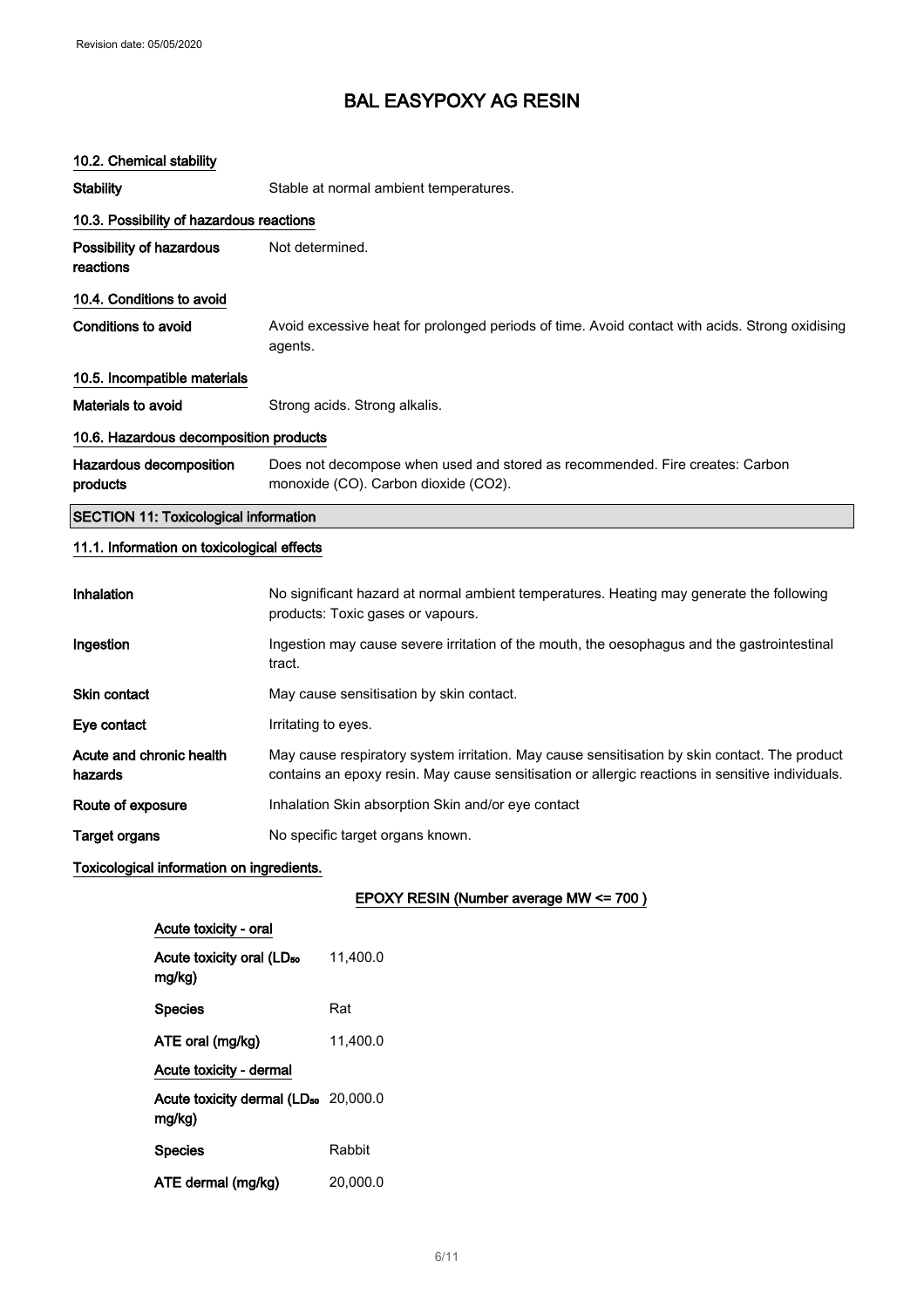|                                                          | Skin contact                                    | Slightly irritating.                                                                                                            |
|----------------------------------------------------------|-------------------------------------------------|---------------------------------------------------------------------------------------------------------------------------------|
|                                                          |                                                 | <b>BISPHENOL F EPICHLOROHYDRIN RESIN</b>                                                                                        |
|                                                          |                                                 |                                                                                                                                 |
|                                                          | Inhalation                                      | No significant hazard at normal ambient temperatures. Heating may generate the<br>following products: Harmful gases or vapours. |
|                                                          | Ingestion                                       | Harmful if swallowed.                                                                                                           |
|                                                          | Skin contact                                    | Slightly irritating. May cause sensitisation by skin contact.                                                                   |
|                                                          | Eye contact                                     | Irritating to eyes.                                                                                                             |
|                                                          |                                                 | OXIRANE, MONO [(C12-14- ALKYLOXY)METHYL] DERIVS                                                                                 |
|                                                          | Acute toxicity - oral                           |                                                                                                                                 |
|                                                          | Acute toxicity oral (LD <sub>50</sub><br>mg/kg) | 26,800.0                                                                                                                        |
|                                                          | <b>Species</b>                                  | Rat                                                                                                                             |
|                                                          | ATE oral (mg/kg)                                | 26,800.0                                                                                                                        |
|                                                          | <b>SECTION 12: Ecological information</b>       |                                                                                                                                 |
| Ecotoxicity                                              |                                                 | Toxic to aquatic organisms, may cause long-term adverse effects in the aquatic environment.                                     |
| 12.1. Toxicity<br>Ecological information on ingredients. |                                                 |                                                                                                                                 |
|                                                          |                                                 | EPOXY RESIN (Number average MW <= 700)                                                                                          |
|                                                          | Acute aquatic toxicity                          |                                                                                                                                 |
|                                                          | Acute toxicity - fish                           | LC <sub>50</sub> , 96 hours: 1.3 mg/l, Fish                                                                                     |
|                                                          | Acute toxicity - aquatic                        | EC <sub>50</sub> , 48 hours: 2.1 mg/l, Daphnia magna                                                                            |

### 12.1. Tox

| Acute aquatic toxicity                      |                                                                                                               |
|---------------------------------------------|---------------------------------------------------------------------------------------------------------------|
| Acute toxicity - fish                       | $LC_{50}$ , 96 hours: 1.3 mg/l, Fish                                                                          |
| Acute toxicity - aquatic<br>invertebrates   | EC <sub>50</sub> , 48 hours: 2.1 mg/l, Daphnia magna                                                          |
| Acute toxicity - aquatic<br>plants          | $LC_{50}$ , 72 hours: 11 mg/l, Algae                                                                          |
| Chronic aquatic toxicity                    |                                                                                                               |
| life stage                                  | <b>Chronic toxicity - fish early</b> LC <sub>50</sub> , 96 hours: 2 mg/l, Oncorhynchus mykiss (Rainbow trout) |
| Chronic toxicity - aquatic<br>invertebrates | NOEC, 21 days: 0.3 mg/l, Daphnia magna                                                                        |
|                                             | RISPHENOL E EDICHI OPOHYDPIN PESINI                                                                           |

#### BISPHENOL F EPICHLOROHYDRIN RESIN

Toxicity Toxic to aquatic life.

## OXIRANE, MONO [(C12-14- ALKYLOXY)METHYL] DERIVS

Acute aquatic toxicity

Acute toxicity - fish LC<sub>50</sub>, 96 hours: 1800 mg/l, Lepomis macrochirus (Bluegill) LC<sub>80</sub>, 96 hours: >5000 mg/l, Oncorhynchus mykiss (Rainbow trout)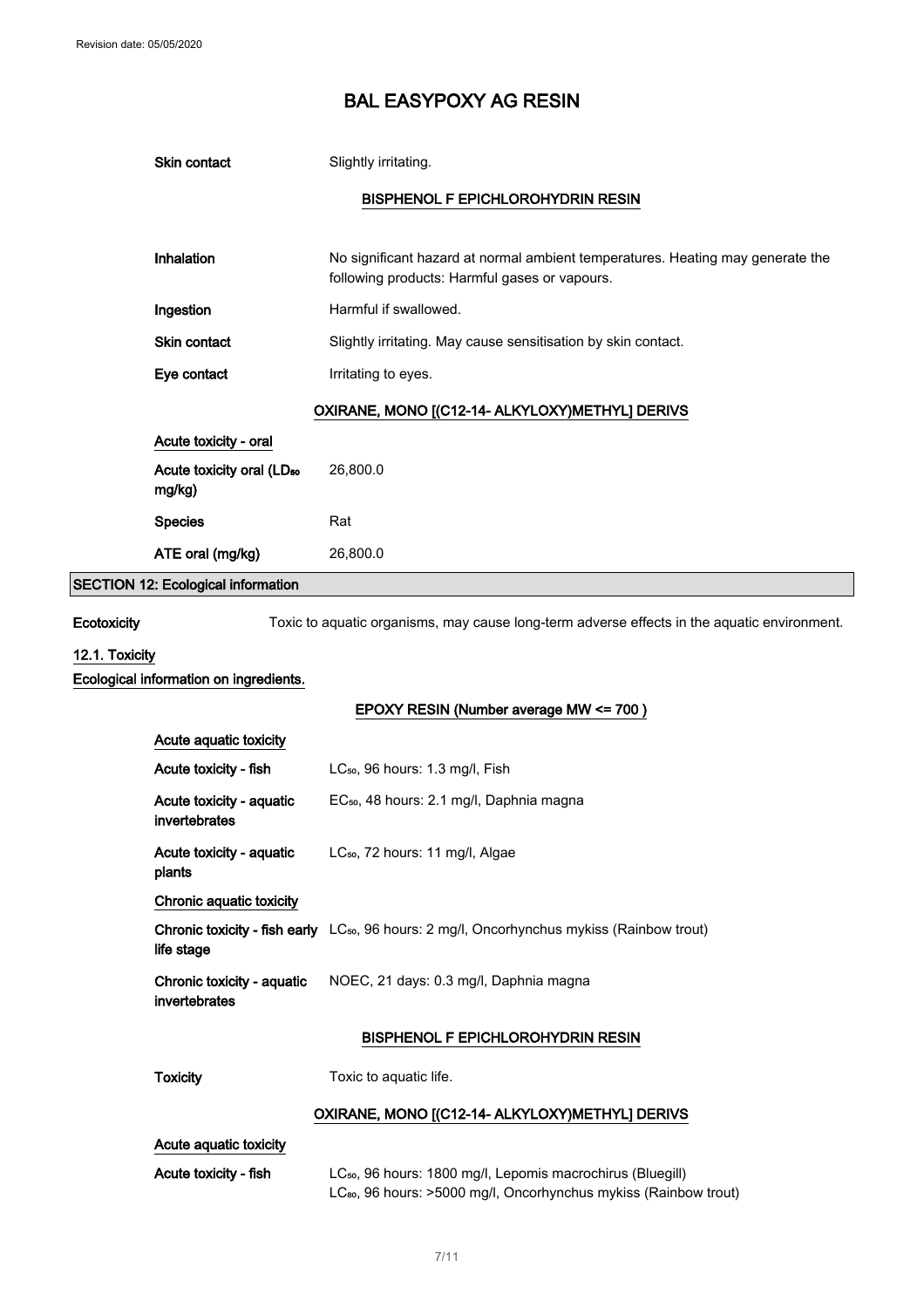| Acute toxicity - aguatic<br>invertebrates | EC <sub>50</sub> , 48 hours: 7.2 mg/l, Daphnia magna             |
|-------------------------------------------|------------------------------------------------------------------|
| Acute toxicity - aquatic<br>plants        | EC <sub>50</sub> , 72 hours: 844 mg/l, Selenastrum capricornutum |

## 12.2. Persistence and degradability

Persistence and degradability The product is not readily biodegradable. The product is slowly degradable.

Ecological information on ingredients.

### EPOXY RESIN (Number average MW <= 700 )

| Persistence and<br>degradability       | Not expected to be readily biodegradable.                                                      |
|----------------------------------------|------------------------------------------------------------------------------------------------|
|                                        | <b>BISPHENOL F EPICHLOROHYDRIN RESIN</b>                                                       |
| Persistence and<br>degradability       | Not expected to be readily biodegradable.                                                      |
|                                        | OXIRANE, MONO [(C12-14- ALKYLOXY) METHYL] DERIVS                                               |
| Biodegradation                         | The substance is readily biodegradable.                                                        |
| 12.3. Bioaccumulative potential        |                                                                                                |
| <b>Bioaccumulative potential</b>       | No information available.                                                                      |
| Ecological information on ingredients. |                                                                                                |
|                                        | EPOXY RESIN (Number average MW <= 700)                                                         |
| <b>Bioaccumulative potential</b>       | BCF: 3-31,                                                                                     |
| <b>Partition coefficient</b>           | Partition coefficient, n-octanol/water log Pow 3.2 estimated.                                  |
|                                        | <b>BISPHENOL F EPICHLOROHYDRIN RESIN</b>                                                       |
|                                        | Bioaccumulative potential BCF: 100-3000,                                                       |
|                                        | OXIRANE, MONO [(C12-14- ALKYLOXY) METHYL] DERIVS                                               |
|                                        | Bioaccumulative potential  Potentially bioaccumulating. BCF: ~ 160-263, Estimated value., Fish |
| <b>Partition coefficient</b>           | Partition coefficient, n-octanol/water log Pow 3.77: OEECD 107 test: shake flask<br>method.    |
| 12.4. Mobility in soil                 |                                                                                                |
| Ecological information on ingredients. |                                                                                                |
|                                        | EPOXY RESIN (Number average MW <= 700)                                                         |
| Adsorption/desorption<br>coefficient   | Expected to have a low potential for adsorption.                                               |

### BISPHENOL F EPICHLOROHYDRIN RESIN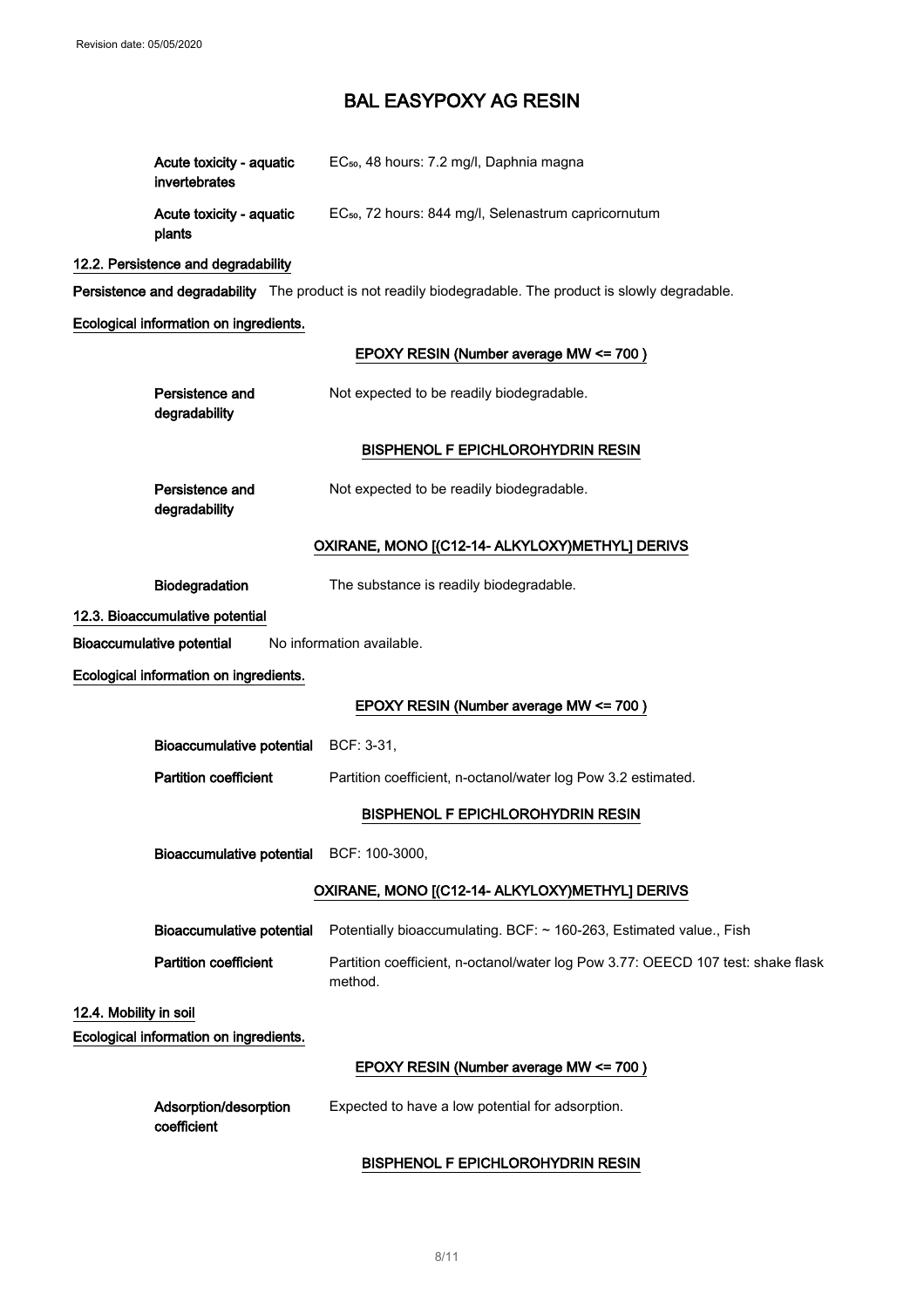Adsorption/desorption

# BAL EASYPOXY AG RESIN

Not available.

|                                   | coefficient                                  |                                                                                                                                    |  |
|-----------------------------------|----------------------------------------------|------------------------------------------------------------------------------------------------------------------------------------|--|
|                                   |                                              | OXIRANE, MONO [(C12-14- ALKYLOXY)METHYL] DERIVS                                                                                    |  |
|                                   | <b>Mobility</b>                              | Not considered mobile.                                                                                                             |  |
|                                   | Adsorption/desorption<br>coefficient         | Koc >5000 OECD 121: HPLC method.                                                                                                   |  |
|                                   | 12.5. Results of PBT and vPvB assessment     |                                                                                                                                    |  |
|                                   | Ecological information on ingredients.       |                                                                                                                                    |  |
|                                   |                                              | EPOXY RESIN (Number average MW <= 700)                                                                                             |  |
|                                   | <b>Results of PBT and vPvB</b><br>assessment | This product does not contain any substances classified as PBT or vPvB.                                                            |  |
|                                   |                                              | <b>BISPHENOL F EPICHLOROHYDRIN RESIN</b>                                                                                           |  |
|                                   | Results of PBT and vPvB<br>assessment        | This product does not contain any substances classified as PBT or vPvB.                                                            |  |
|                                   |                                              | OXIRANE, MONO [(C12-14- ALKYLOXY)METHYL] DERIVS                                                                                    |  |
|                                   | Results of PBT and vPvB<br>assessment        | This product does not contain any substances classified as PBT or vPvB.                                                            |  |
|                                   | 12.6. Other adverse effects                  |                                                                                                                                    |  |
| Other adverse effects             |                                              | Not relevant.                                                                                                                      |  |
|                                   | <b>SECTION 13: Disposal considerations</b>   |                                                                                                                                    |  |
|                                   | 13.1. Waste treatment methods                |                                                                                                                                    |  |
| <b>Disposal methods</b>           |                                              | Dispose of waste to licensed waste disposal site in accordance with the requirements of the<br>local Waste Disposal Authority.     |  |
|                                   | <b>SECTION 14: Transport information</b>     |                                                                                                                                    |  |
| 14.1. UN number                   |                                              |                                                                                                                                    |  |
| UN No. (ADR/RID)                  |                                              | 3082                                                                                                                               |  |
| UN No. (IMDG)                     |                                              |                                                                                                                                    |  |
|                                   |                                              | 3082                                                                                                                               |  |
| UN No. (ICAO)                     |                                              | 3082                                                                                                                               |  |
|                                   | 14.2. UN proper shipping name                |                                                                                                                                    |  |
| Proper shipping name<br>(ADR/RID) |                                              | ENVIRONMENTALLY HAZARDOUS SUBSTANCE, LIQUID, N.O.S. (EPOXY RESIN<br>(Number average MW <= 700), BISPHENOL F EPICHLOROHYDRIN RESIN) |  |
|                                   | Proper shipping name (IMDG)                  | ENVIRONMENTALLY HAZARDOUS SUBSTANCE, LIQUID, N.O.S. (EPOXY RESIN<br>(Number average MW <= 700), BISPHENOL F EPICHLOROHYDRIN RESIN) |  |
|                                   | Proper shipping name (ICAO)                  | ENVIRONMENTALLY HAZARDOUS SUBSTANCE, LIQUID, N.O.S. (EPOXY RESIN<br>(Number average MW <= 700), BISPHENOL F EPICHLOROHYDRIN RESIN) |  |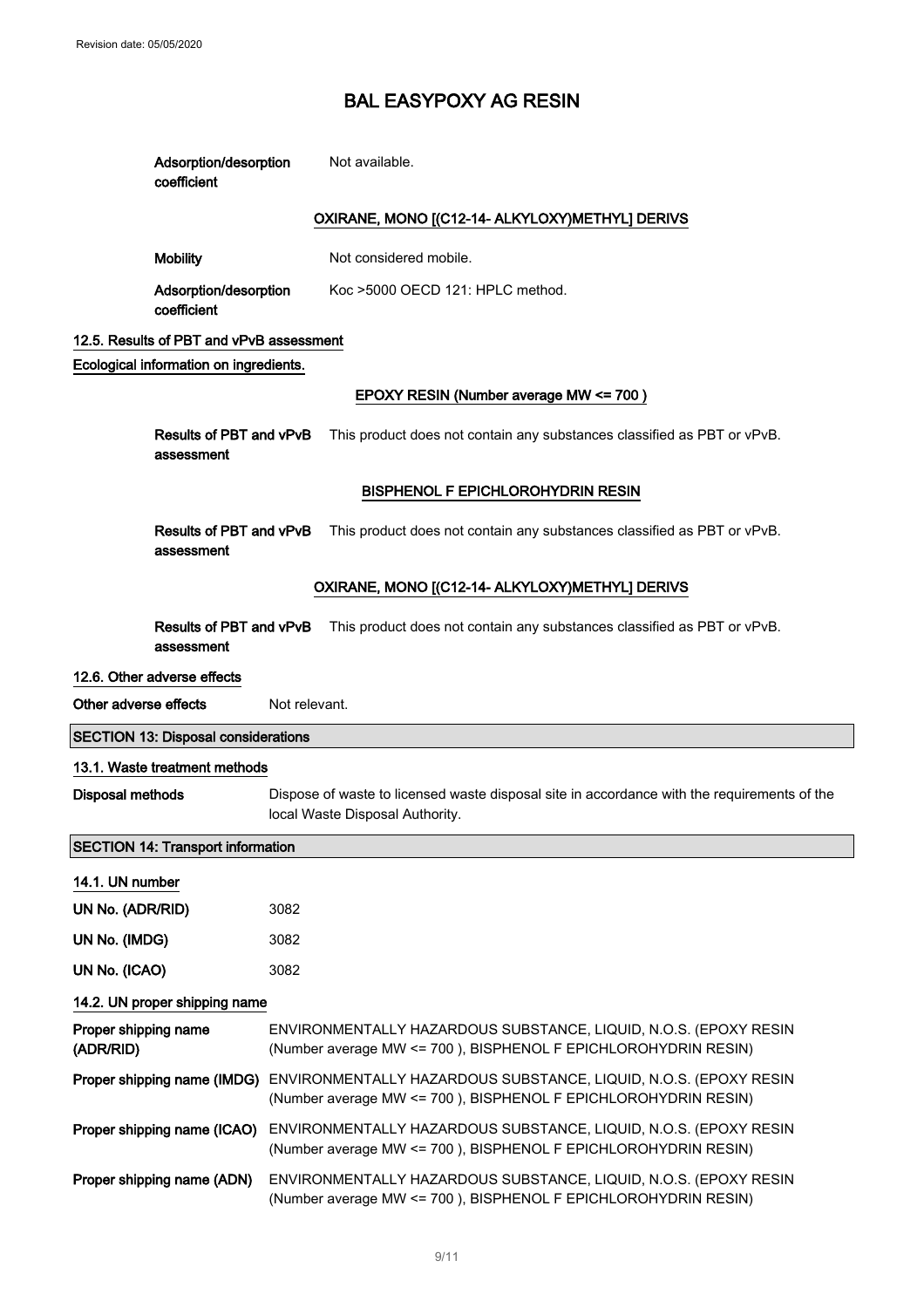### 14.3. Transport hazard class(es)

| <b>ADR/RID class</b>       | g |
|----------------------------|---|
| <b>ADR/RID label</b>       | я |
| <b>IMDG class</b>          | я |
| <b>ICAO class/division</b> |   |

Transport labels

$$
\langle \prod_{\mathfrak{p}}
$$

| 14.4. Packing group          |   |
|------------------------------|---|
| <b>ADR/RID packing group</b> | Ш |
| IMDG packing group           | Ш |
| ICAO packing group           | Ш |
|                              |   |

### 14.5. Environmental hazards

### Environmentally hazardous substance/marine pollutant

|  | 14.6. Special precautions for user |  |
|--|------------------------------------|--|
|  |                                    |  |

| <b>EmS</b>                                       | $F-A. S-F$ |
|--------------------------------------------------|------------|
| <b>Emergency Action Code</b>                     | $\cdot 37$ |
| <b>Hazard Identification Number</b><br>(ADR/RID) | 90         |
| Tunnel restriction code                          | (E)        |

### 14.7. Transport in bulk according to Annex II of MARPOL and the IBC Code

SECTION 15: Regulatory information

### 15.1. Safety, health and environmental regulations/legislation specific for the substance or mixture

| <b>EU</b> legislation | Regulation (EC) No 1907/2006 of the European Parliament and of the Council of 18<br>December 2006 concerning the Registration, Evaluation, Authorisation and Restriction of<br>Chemicals (REACH) (as amended).<br>Commission Regulation (EU) No 2015/830 of 28 May 2015.<br>Regulation (EC) No 1272/2008 of the European Parliament and of the Council of 16<br>December 2008 on classification, labelling and packaging of substances and mixtures (as<br>amended). |
|-----------------------|----------------------------------------------------------------------------------------------------------------------------------------------------------------------------------------------------------------------------------------------------------------------------------------------------------------------------------------------------------------------------------------------------------------------------------------------------------------------|
| Guidance              | Workplace Exposure Limits EH40.                                                                                                                                                                                                                                                                                                                                                                                                                                      |

#### 15.2. Chemical safety assessment

No chemical safety assessment has been carried out.

### SECTION 16: Other information

Key literature references and Selected exposure, bioaccumulation and toxicology data taken from Dow and Momentive sources for data MSDSs